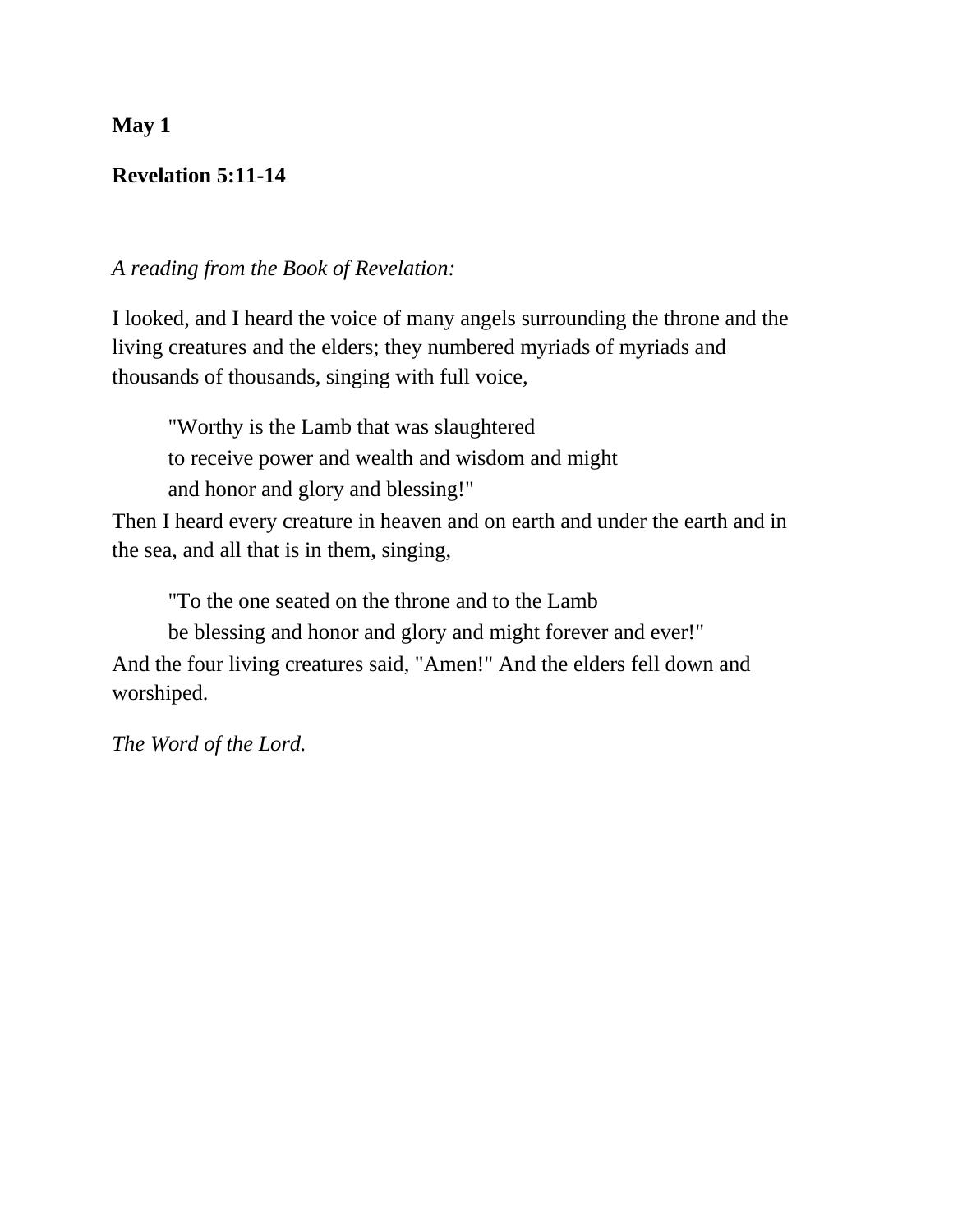# **May 8 -- Revelation 7:9-17**

*A reading from the Book of Revelation:* 

I looked, and there was a great multitude that no one could count, from every nation, from all tribes and peoples and languages, standing before the throne and before the Lamb, robed in white, with palm branches in their hands. They cried out in a loud voice, saying,

"Salvation belongs to our God who is seated on the throne, and to the Lamb!"

And all the angels stood around the throne and around the elders and the four living creatures, and they fell on their faces before the throne and worshiped God, singing,

"Amen! Blessing and glory and wisdom and thanksgiving and honor and power and might be to our God forever and ever! Amen."

Then one of the elders addressed me, saying, "Who are these, robed in white, and where have they come from?" I said to him, "Sir, you are the one that knows." Then he said to me, "These are they who have come out of the great ordeal; they have washed their robes and made them white in the blood of the Lamb.

For this reason they are before the throne of God, and worship him day and night within his temple, and the one who is seated on the throne will shelter them. They will hunger no more, and thirst no more; the sun will not strike them, nor any scorching heat; for the Lamb at the center of the throne will be their shepherd, and he will guide them to springs of the water of life, and God will wipe away every tear from their eyes."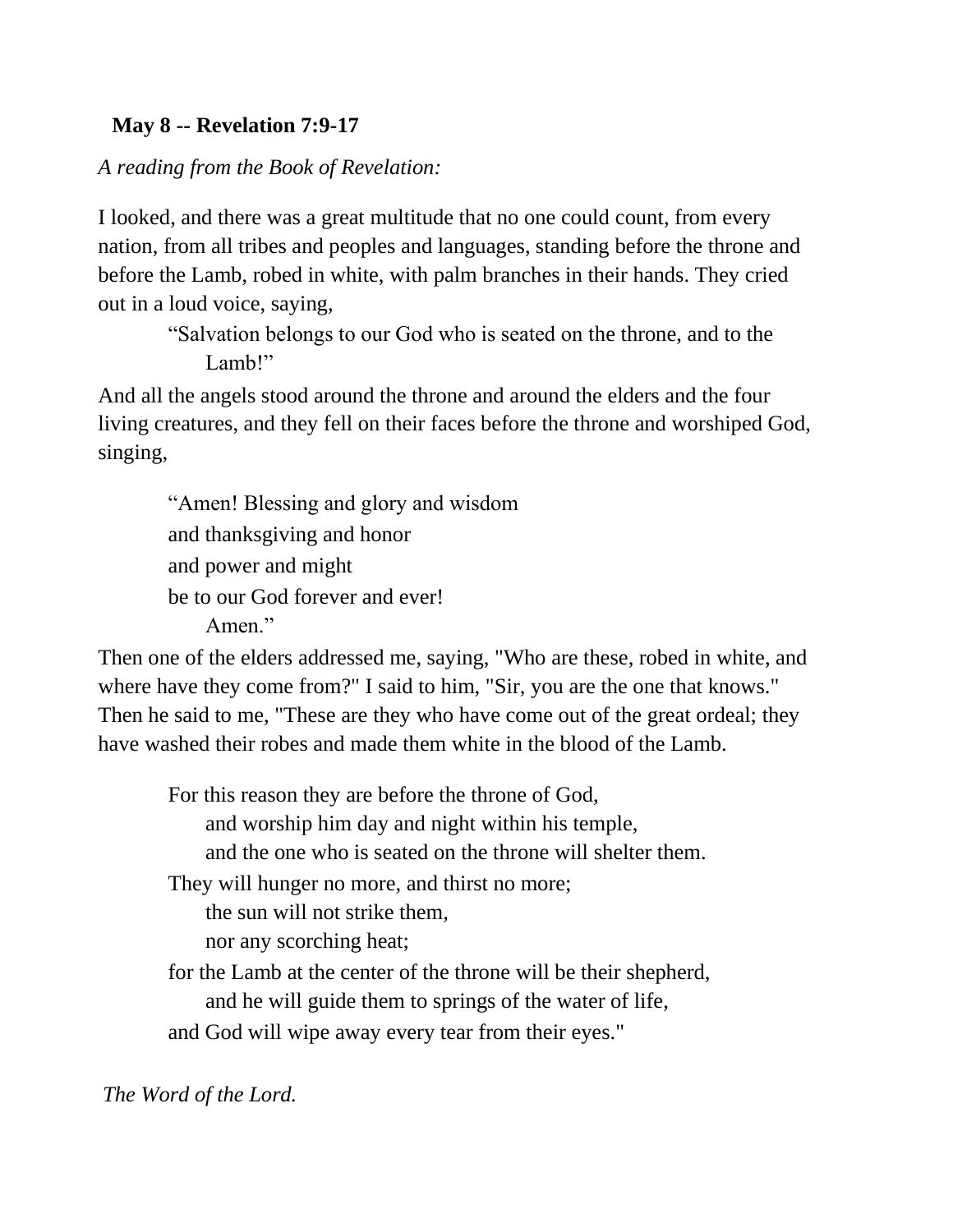## **Revelation 21:1-6**

## *A reading from the Book of Revelation:*

I saw a new heaven and a new earth; for the first heaven and the first earth had passed away, and the sea was no more. And I saw the holy city, the new Jerusalem, coming down out of heaven from God, prepared as a bride adorned for her husband. And I heard a loud voice from the throne saying,

"See, the home of God is among mortals. He will dwell with them as their God; they will be his peoples, and God himself will be with them; he will wipe every tear from their eyes. Death will be no more; mourning and crying and pain will be no more, for the first things have passed away."

And the one who was seated on the throne said, "See, I am making all things new." Also he said, "Write this, for these words are trustworthy and true." Then he said to me, "It is done! I am the Alpha and the Omega, the beginning and the end. To the thirsty I will give water as a gift from the spring of the water of life."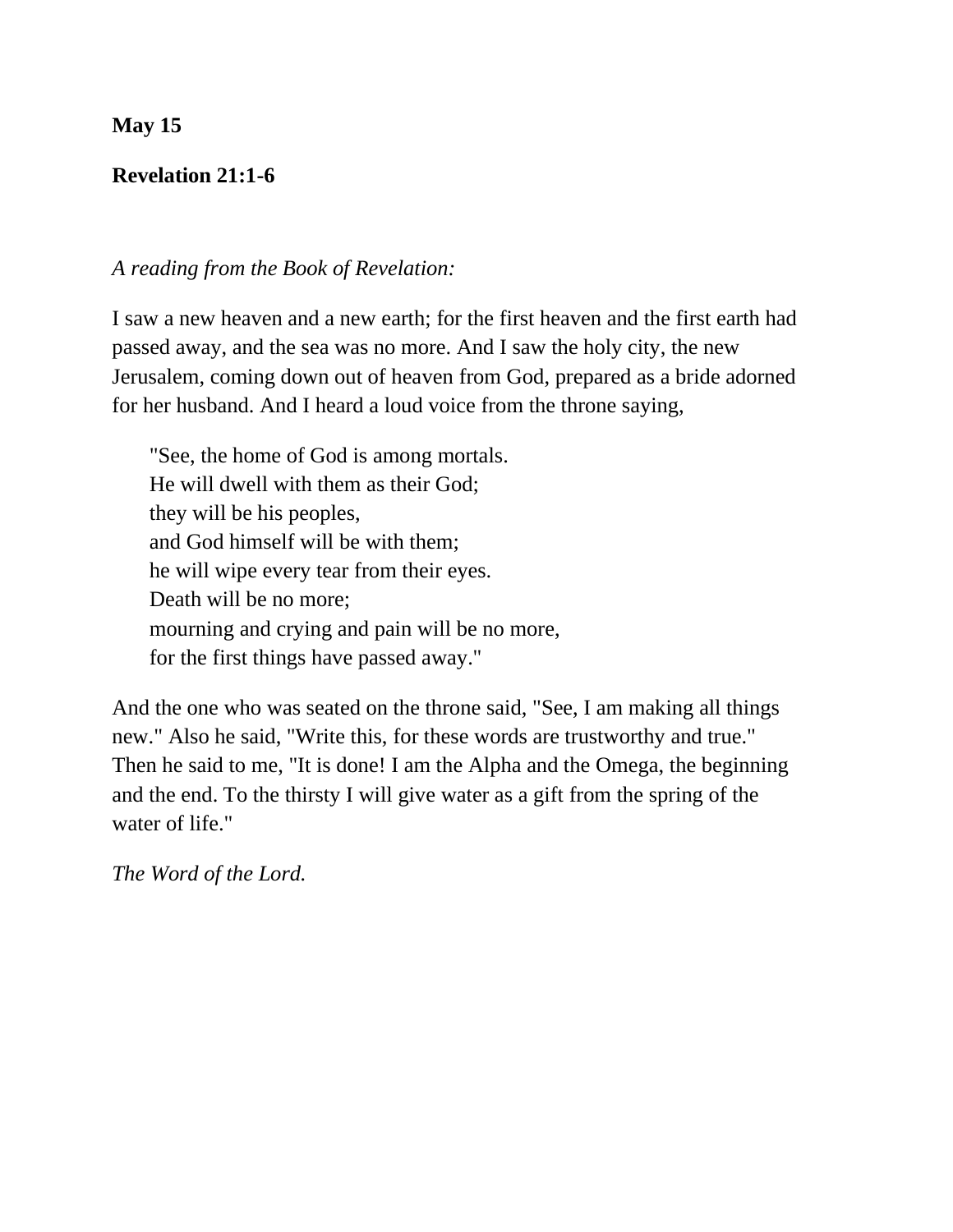## **Revelation 21:10, 22-22:5**

### *A reading from the Book of Revelation:*

In the spirit the angel carried me away to a great, high mountain and showed me the holy city Jerusalem coming down out of heaven from God.

I saw no temple in the city, for its temple is the Lord God the Almighty and the Lamb. And the city has no need of sun or moon to shine on it, for the glory of God is its light, and its lamp is the Lamb. The nations will walk by its light, and the kings of the earth will bring their glory into it. Its gates will never be shut by day-- and there will be no night there. People will bring into it the glory and the honor of the nations. But nothing unclean will enter it, nor anyone who practices abomination or falsehood, but only those who are written in the Lamb's book of life.

Then the angel showed me the river of the water of life, bright as crystal, flowing from the throne of God and of the Lamb through the middle of the street of the city. On either side of the river is the tree of life with its twelve kinds of fruit, producing its fruit each month; and the leaves of the tree are for the healing of the nations. Nothing accursed will be found there any more. But the throne of God and of the Lamb will be in it, and his servants will worship him; they will see his face, and his name will be on their foreheads. And there will be no more night; they need no light of lamp or sun, for the Lord God will be their light, and they will reign forever and ever.